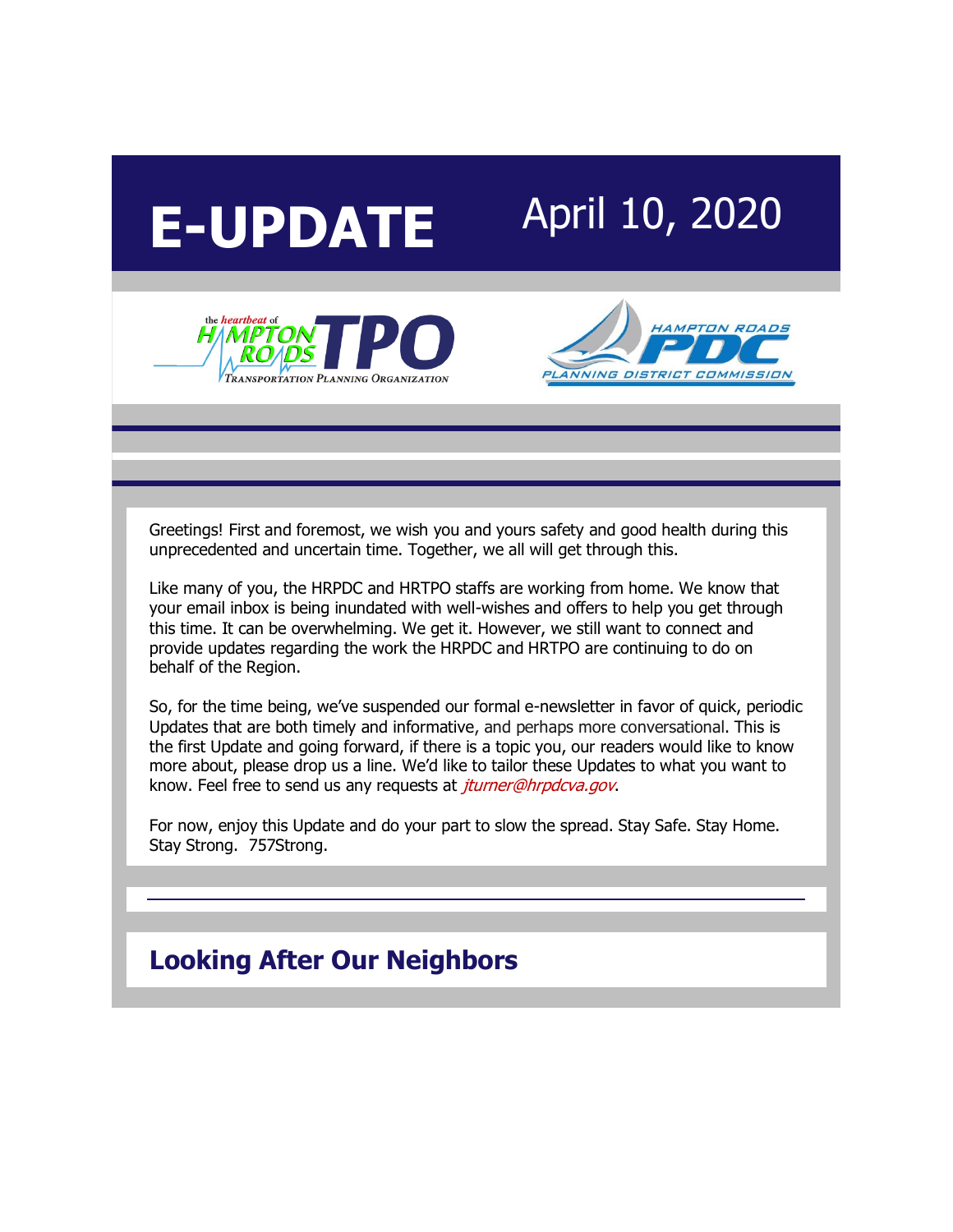

### **[A Helping Hand for those Impacted](http://r20.rs6.net/tn.jsp?f=001j6hrD6sqta7AYUp4OVCVL9T2ip3mYDjZtlrBGl8KgiPoA9Rr2BBLFY_RLWUTNyc0d7wxK-Tz_ZGozM-T0XzB8sof3iKeTVm2F0ZDtmuR4x9LRTuUzQbBpoHfJ-D80S4OfQufytWr4H7xavsG8sM8wGIlH5_jN18KiMznWJ4Bt5wCrIFDnsKZtU9frMBjjNjBmmZHUke4dGNOn0CUfAeJz8uVUpce7hzhlbQc-tnbjPUtyitTFtOiQUtWbymdJvc3&c=kvBwsJ_QoAy_zyxg-8AmjYeczI0YXqKAtkQzbUucZkQK5bLPe_kmKA==&ch=BEs6bb6Slx7vvdEzkypvv9unGqW7BoDvTfhZqxVX6I84RDyz77NPOw==)  [by COVID-19](http://r20.rs6.net/tn.jsp?f=001j6hrD6sqta7AYUp4OVCVL9T2ip3mYDjZtlrBGl8KgiPoA9Rr2BBLFY_RLWUTNyc0d7wxK-Tz_ZGozM-T0XzB8sof3iKeTVm2F0ZDtmuR4x9LRTuUzQbBpoHfJ-D80S4OfQufytWr4H7xavsG8sM8wGIlH5_jN18KiMznWJ4Bt5wCrIFDnsKZtU9frMBjjNjBmmZHUke4dGNOn0CUfAeJz8uVUpce7hzhlbQc-tnbjPUtyitTFtOiQUtWbymdJvc3&c=kvBwsJ_QoAy_zyxg-8AmjYeczI0YXqKAtkQzbUucZkQK5bLPe_kmKA==&ch=BEs6bb6Slx7vvdEzkypvv9unGqW7BoDvTfhZqxVX6I84RDyz77NPOw==)**

The Help to Others (H2O) program is helping to keep the water flowing for Hampton Roads citizens in need. Find out more about the program, how to contribute or how to access if in need.

# **For the Newly Minted Home-Educator**



#### **[Online Education Tools from](http://r20.rs6.net/tn.jsp?f=001j6hrD6sqta7AYUp4OVCVL9T2ip3mYDjZtlrBGl8KgiPoA9Rr2BBLFY_RLWUTNyc05sWy8pZ80r6RC0yJH9MbqGx4GAskpV0TBM9KXwUWgWXul0te9ZZMuIjqAXNjLannCLb0TTjY5Dbn1pK9FOTphrtQteag6syNlTkzk73YLLKc9IpU5Kn9m6usDy_cUaNwkAx0LIMbSdyT1et-gf6zSFByZX03Yo5yNU5WihnSQy_zlcLcY4ytSyRl7BkAEvsR&c=kvBwsJ_QoAy_zyxg-8AmjYeczI0YXqKAtkQzbUucZkQK5bLPe_kmKA==&ch=BEs6bb6Slx7vvdEzkypvv9unGqW7BoDvTfhZqxVX6I84RDyz77NPOw==)  [askHRgreen.org](http://r20.rs6.net/tn.jsp?f=001j6hrD6sqta7AYUp4OVCVL9T2ip3mYDjZtlrBGl8KgiPoA9Rr2BBLFY_RLWUTNyc05sWy8pZ80r6RC0yJH9MbqGx4GAskpV0TBM9KXwUWgWXul0te9ZZMuIjqAXNjLannCLb0TTjY5Dbn1pK9FOTphrtQteag6syNlTkzk73YLLKc9IpU5Kn9m6usDy_cUaNwkAx0LIMbSdyT1et-gf6zSFByZX03Yo5yNU5WihnSQy_zlcLcY4ytSyRl7BkAEvsR&c=kvBwsJ_QoAy_zyxg-8AmjYeczI0YXqKAtkQzbUucZkQK5bLPe_kmKA==&ch=BEs6bb6Slx7vvdEzkypvv9unGqW7BoDvTfhZqxVX6I84RDyz77NPOw==)**

Each week, askHRgreen.org is sharing an environmental education lesson plan geared for elementary and middle school students based entirely on web-based learning resources.

# **SPECIAL REPORT: COVID-19 Impacts on Hampton Roads Traffic, Economy**



### **[Hampton Roads Special Report:](http://r20.rs6.net/tn.jsp?f=001j6hrD6sqta7AYUp4OVCVL9T2ip3mYDjZtlrBGl8KgiPoA9Rr2BBLFY_RLWUTNyc0r2nEi1ep9Ca94gMQ9j09sXJGGjUtHx5pxwB-2NwzweVy7WiLkWD3uHd8yTzI5mjVSJQ7TntG0pGzXkL9nSAiQO49ksc_FOeuCLRn2829DfXH0Nl_q-vCmNaqyxKi5bQdP7ugANr67dIxyEkTkBNSUA==&c=kvBwsJ_QoAy_zyxg-8AmjYeczI0YXqKAtkQzbUucZkQK5bLPe_kmKA==&ch=BEs6bb6Slx7vvdEzkypvv9unGqW7BoDvTfhZqxVX6I84RDyz77NPOw==)  [Global Pandemic Hits the Streets of](http://r20.rs6.net/tn.jsp?f=001j6hrD6sqta7AYUp4OVCVL9T2ip3mYDjZtlrBGl8KgiPoA9Rr2BBLFY_RLWUTNyc0r2nEi1ep9Ca94gMQ9j09sXJGGjUtHx5pxwB-2NwzweVy7WiLkWD3uHd8yTzI5mjVSJQ7TntG0pGzXkL9nSAiQO49ksc_FOeuCLRn2829DfXH0Nl_q-vCmNaqyxKi5bQdP7ugANr67dIxyEkTkBNSUA==&c=kvBwsJ_QoAy_zyxg-8AmjYeczI0YXqKAtkQzbUucZkQK5bLPe_kmKA==&ch=BEs6bb6Slx7vvdEzkypvv9unGqW7BoDvTfhZqxVX6I84RDyz77NPOw==)  [Hampton Roads](http://r20.rs6.net/tn.jsp?f=001j6hrD6sqta7AYUp4OVCVL9T2ip3mYDjZtlrBGl8KgiPoA9Rr2BBLFY_RLWUTNyc0r2nEi1ep9Ca94gMQ9j09sXJGGjUtHx5pxwB-2NwzweVy7WiLkWD3uHd8yTzI5mjVSJQ7TntG0pGzXkL9nSAiQO49ksc_FOeuCLRn2829DfXH0Nl_q-vCmNaqyxKi5bQdP7ugANr67dIxyEkTkBNSUA==&c=kvBwsJ_QoAy_zyxg-8AmjYeczI0YXqKAtkQzbUucZkQK5bLPe_kmKA==&ch=BEs6bb6Slx7vvdEzkypvv9unGqW7BoDvTfhZqxVX6I84RDyz77NPOw==)**

HRPDC and HRTPO staffs collaborated on this look at how the stay-at-home order impacted travel and economic conditions around the region.

# **A New Tool for Regional Resiliency**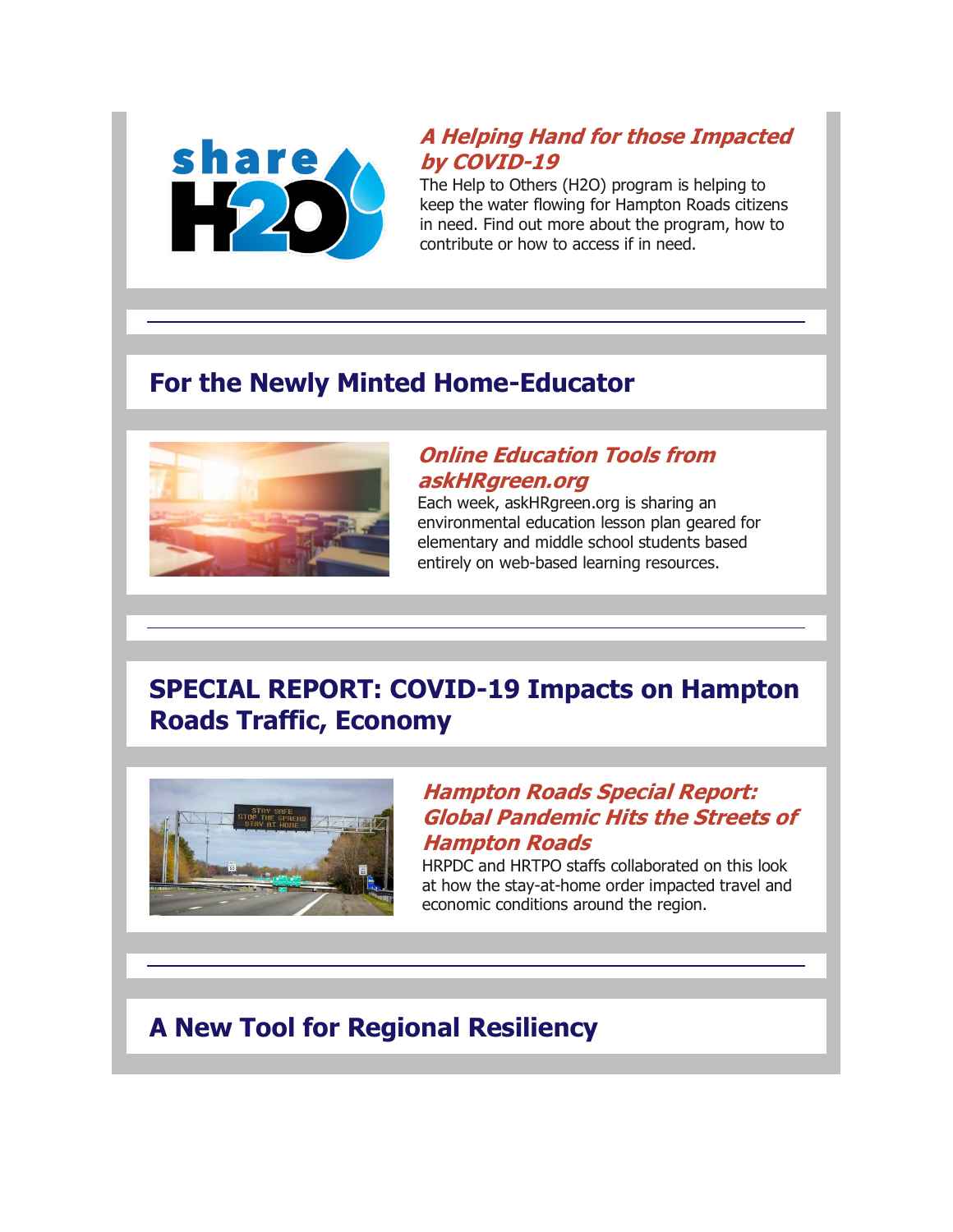

### **[New Tool to Explore Resilience](http://r20.rs6.net/tn.jsp?f=001j6hrD6sqta7AYUp4OVCVL9T2ip3mYDjZtlrBGl8KgiPoA9Rr2BBLFY_RLWUTNyc06__SA_aobBqMmDH5t23MRwzyvBcNWhtBHszvIYuMkprXkTDmw-ZqY-0JwtMJOXU2YKqtd5M6fcwrX4K_-NUWG07UcgMG_yAYw06rFFAijhWHZ1e7gRIhpjveVi-g2yh7qnx_UL2dqj5oe-BAuvN4AXSTAtWQAg1GS8yMH7x4uJakoLmfBYiYq1CGA7KnjLJECvjH-s7X4WY=&c=kvBwsJ_QoAy_zyxg-8AmjYeczI0YXqKAtkQzbUucZkQK5bLPe_kmKA==&ch=BEs6bb6Slx7vvdEzkypvv9unGqW7BoDvTfhZqxVX6I84RDyz77NPOw==)  [Programs and Policies](http://r20.rs6.net/tn.jsp?f=001j6hrD6sqta7AYUp4OVCVL9T2ip3mYDjZtlrBGl8KgiPoA9Rr2BBLFY_RLWUTNyc06__SA_aobBqMmDH5t23MRwzyvBcNWhtBHszvIYuMkprXkTDmw-ZqY-0JwtMJOXU2YKqtd5M6fcwrX4K_-NUWG07UcgMG_yAYw06rFFAijhWHZ1e7gRIhpjveVi-g2yh7qnx_UL2dqj5oe-BAuvN4AXSTAtWQAg1GS8yMH7x4uJakoLmfBYiYq1CGA7KnjLJECvjH-s7X4WY=&c=kvBwsJ_QoAy_zyxg-8AmjYeczI0YXqKAtkQzbUucZkQK5bLPe_kmKA==&ch=BEs6bb6Slx7vvdEzkypvv9unGqW7BoDvTfhZqxVX6I84RDyz77NPOw==)**

HRPDC staff is coordinating with local government staff to document and track local projects, programs, and policies that support community resiliency to coastal flood hazards.

# **I Want To Ride My Bicycle: Planning Continues for After the Pandemic**



### **[TRAIL OF THE MONTH: Eastern Shore Rail](http://r20.rs6.net/tn.jsp?f=001j6hrD6sqta7AYUp4OVCVL9T2ip3mYDjZtlrBGl8KgiPoA9Rr2BBLFY_RLWUTNyc0sHYkDqIYjmA0UWqR2ovhaszN7JO9Wewwf0yZ8W-ekCmTI5iv2MMwswwwbf5WILuzR2-y0gd6IRO02_FM8qRlVGY7y1Wa4K2z3FKSkzd9EelCbo01m239qLDusFj6iVgHPJttQXlXGU1d-ncNXMmmqR0Q1J-_iQelpoM6kWZIf6wbEX64E7z8n141gLvTnu24&c=kvBwsJ_QoAy_zyxg-8AmjYeczI0YXqKAtkQzbUucZkQK5bLPe_kmKA==&ch=BEs6bb6Slx7vvdEzkypvv9unGqW7BoDvTfhZqxVX6I84RDyz77NPOw==)  [Trail \(Eastern Shore\)](http://r20.rs6.net/tn.jsp?f=001j6hrD6sqta7AYUp4OVCVL9T2ip3mYDjZtlrBGl8KgiPoA9Rr2BBLFY_RLWUTNyc0sHYkDqIYjmA0UWqR2ovhaszN7JO9Wewwf0yZ8W-ekCmTI5iv2MMwswwwbf5WILuzR2-y0gd6IRO02_FM8qRlVGY7y1Wa4K2z3FKSkzd9EelCbo01m239qLDusFj6iVgHPJttQXlXGU1d-ncNXMmmqR0Q1J-_iQelpoM6kWZIf6wbEX64E7z8n141gLvTnu24&c=kvBwsJ_QoAy_zyxg-8AmjYeczI0YXqKAtkQzbUucZkQK5bLPe_kmKA==&ch=BEs6bb6Slx7vvdEzkypvv9unGqW7BoDvTfhZqxVX6I84RDyz77NPOw==)**

When this pandemic is over plan a trip to the Eastern Shore of Virginia to check out the existing bike trails. April's Trail of the Month would connect many Eastern Shore towns along the former New York, Philadelphia & Norfolk Railroad, and potentially tie to the existing Southern Tip Trails the National Wildlife Refuge and the Kiptopeke State Park.



### **[HRTPO Board Approves](http://r20.rs6.net/tn.jsp?f=001j6hrD6sqta7AYUp4OVCVL9T2ip3mYDjZtlrBGl8KgiPoA9Rr2BBLFY_RLWUTNyc0WtxWluN1_BLAOP4bp30X2HVJu6_J5VjR7fYvzrEIhHN5n714_LvMcotjXW9xsabQc6MoSe_vJ2xH0prfaktswObz7ugTNUwsWBdNkEwhKl-bJNlgyOkNrruY0POgtPCIjyB6ryS7aNGSpo6ClW2AsCow4Fs8ex0WhHb8sYj_DmjdPhKr8driO9oEVrJYcI0i3nHYvZH4cos89rXjUDtfJrjmHjqtVzrFIuKUhlXQa_alFRprsQWC6A==&c=kvBwsJ_QoAy_zyxg-8AmjYeczI0YXqKAtkQzbUucZkQK5bLPe_kmKA==&ch=BEs6bb6Slx7vvdEzkypvv9unGqW7BoDvTfhZqxVX6I84RDyz77NPOw==)  [Transportation Alternatives \(TA\)](http://r20.rs6.net/tn.jsp?f=001j6hrD6sqta7AYUp4OVCVL9T2ip3mYDjZtlrBGl8KgiPoA9Rr2BBLFY_RLWUTNyc0WtxWluN1_BLAOP4bp30X2HVJu6_J5VjR7fYvzrEIhHN5n714_LvMcotjXW9xsabQc6MoSe_vJ2xH0prfaktswObz7ugTNUwsWBdNkEwhKl-bJNlgyOkNrruY0POgtPCIjyB6ryS7aNGSpo6ClW2AsCow4Fs8ex0WhHb8sYj_DmjdPhKr8driO9oEVrJYcI0i3nHYvZH4cos89rXjUDtfJrjmHjqtVzrFIuKUhlXQa_alFRprsQWC6A==&c=kvBwsJ_QoAy_zyxg-8AmjYeczI0YXqKAtkQzbUucZkQK5bLPe_kmKA==&ch=BEs6bb6Slx7vvdEzkypvv9unGqW7BoDvTfhZqxVX6I84RDyz77NPOw==)  [Set-Aside Program Allocations](http://r20.rs6.net/tn.jsp?f=001j6hrD6sqta7AYUp4OVCVL9T2ip3mYDjZtlrBGl8KgiPoA9Rr2BBLFY_RLWUTNyc0WtxWluN1_BLAOP4bp30X2HVJu6_J5VjR7fYvzrEIhHN5n714_LvMcotjXW9xsabQc6MoSe_vJ2xH0prfaktswObz7ugTNUwsWBdNkEwhKl-bJNlgyOkNrruY0POgtPCIjyB6ryS7aNGSpo6ClW2AsCow4Fs8ex0WhHb8sYj_DmjdPhKr8driO9oEVrJYcI0i3nHYvZH4cos89rXjUDtfJrjmHjqtVzrFIuKUhlXQa_alFRprsQWC6A==&c=kvBwsJ_QoAy_zyxg-8AmjYeczI0YXqKAtkQzbUucZkQK5bLPe_kmKA==&ch=BEs6bb6Slx7vvdEzkypvv9unGqW7BoDvTfhZqxVX6I84RDyz77NPOw==)**

At its February meeting, the HRTPO Board approved the allocation of \$3,707,135 in funding for projects such as recreational trails, as part of the FY 2021- 2022 TA Set-Aside Project Selection Process.

# **Protecting Our Water Resources**